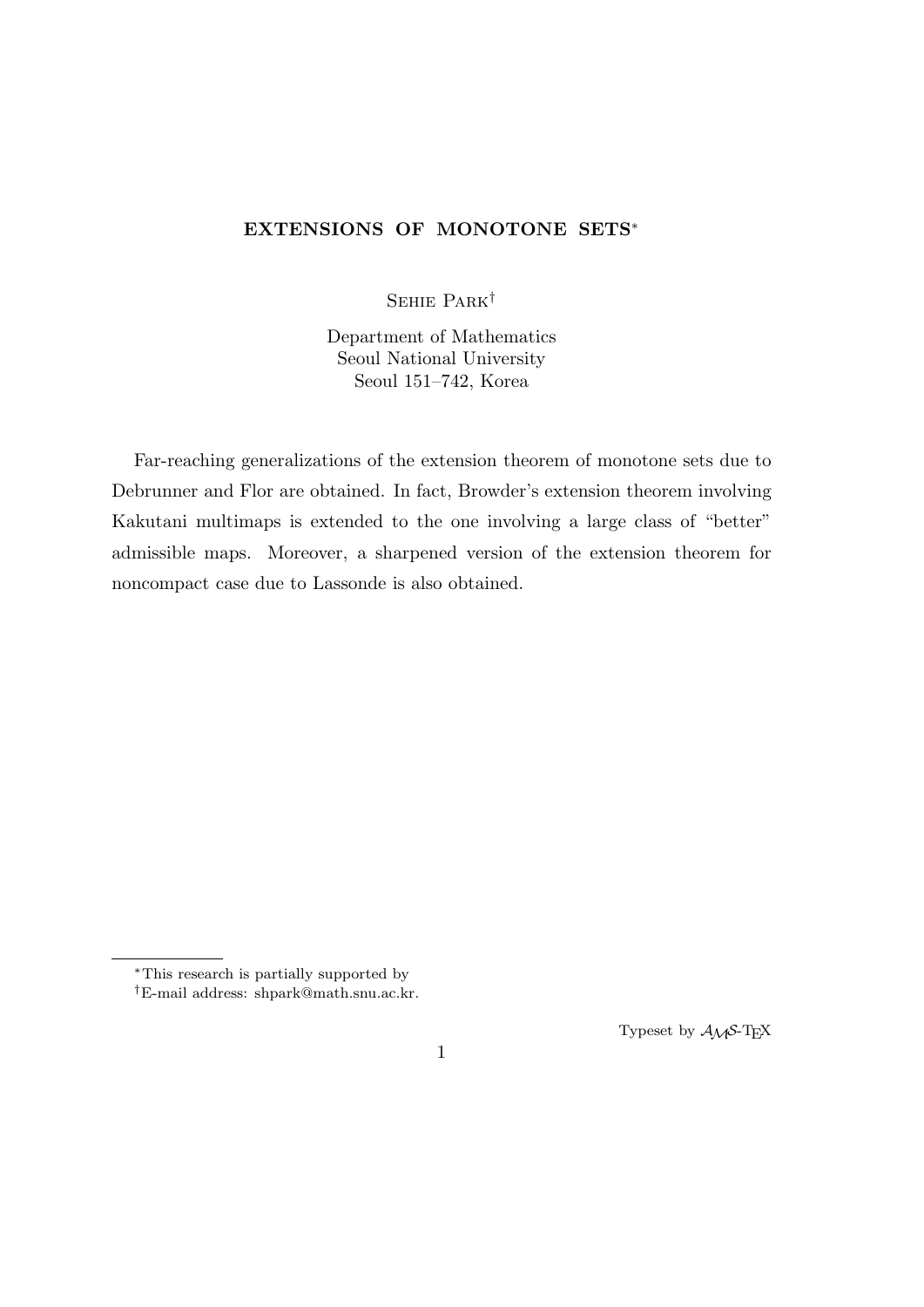## 1. INTRODUCTION

In 1964, Debrunner and Flor [DB] proved an extension theorem of monotone sets. This generalized earlier works of Minty  $[M1]$  and Grünbaum  $[G]$ , which have interesting applications to nonlinear elliptic boundary value problems (see [B1]) and monotone operator theory (for example, see [B2], [Z]). Further generalized and sharpened forms of the extension theorem were obtained by Fan [F], Browder [B3], Lassonde [L], and others.

Especially, Browder [B3] obtained an extension theorem of monotone sets involving the Kakutani multimaps. In the present paper, we extend this result to the one involving a large class of multimaps which were called "better" admissible by the present author [P2]. Moreover, we sharpen the noncompact version of the extension theorem due to Lassonde [L].

# 2. Preliminaries

In this paper, t.v.s. means topological vector spaces.

Given two t.v.s. *E* and *F*, let  $\langle , \rangle : F \times E \to \mathbf{R}$  be a bilinear pairing which is continuous on compact subsets of  $F \times E$ . This assumption is quite natural in most applications, since the natural pairing between a Hausdorff locally convex t.v.s. *E* and its dual space *E<sup>∗</sup>* equipped with the strong topology enjoys this property.

A subset  $M ⊂ E × F$  is said to be *monotone* if for any two points  $(u, w)$  and  $(u', w')$  in *M*, we have  $\langle w - w', u - u' \rangle \geq 0$ ; see Debrunner and Flor [DF].

Browder [B3] obtained the following extension theorem of monotone sets:

**Lemma.** (Browder [B3, Theorem 8]) *Let K be a compact convex subset of a t.v.s. E,* and *F* a t.v.s. with a bilinear pairing  $\langle , \rangle : F \times E \to \mathbf{R}$  which is continuous *on compact subsets of*  $F \times E$ *. Let*  $f : K \to F$  *be continuous and*  $M$  *a monotone subset of*  $K \times F$ *. Then there exists a*  $u_0 \in K$  *such that* 

$$
\langle f(u_0) - w, u_0 - u \rangle \ge 0 \text{ for all } (u, w) \in M,
$$

*or equivalently, the set*  $M \cup \{(u_0, f(u_0))\}$  *remains monotone.* 

This result sharpens corresponding result of Debrunner and Flor [DF] for *E* locally convex and of Fan [F, Theorem 12] for *F* locally convex and quasi-complete.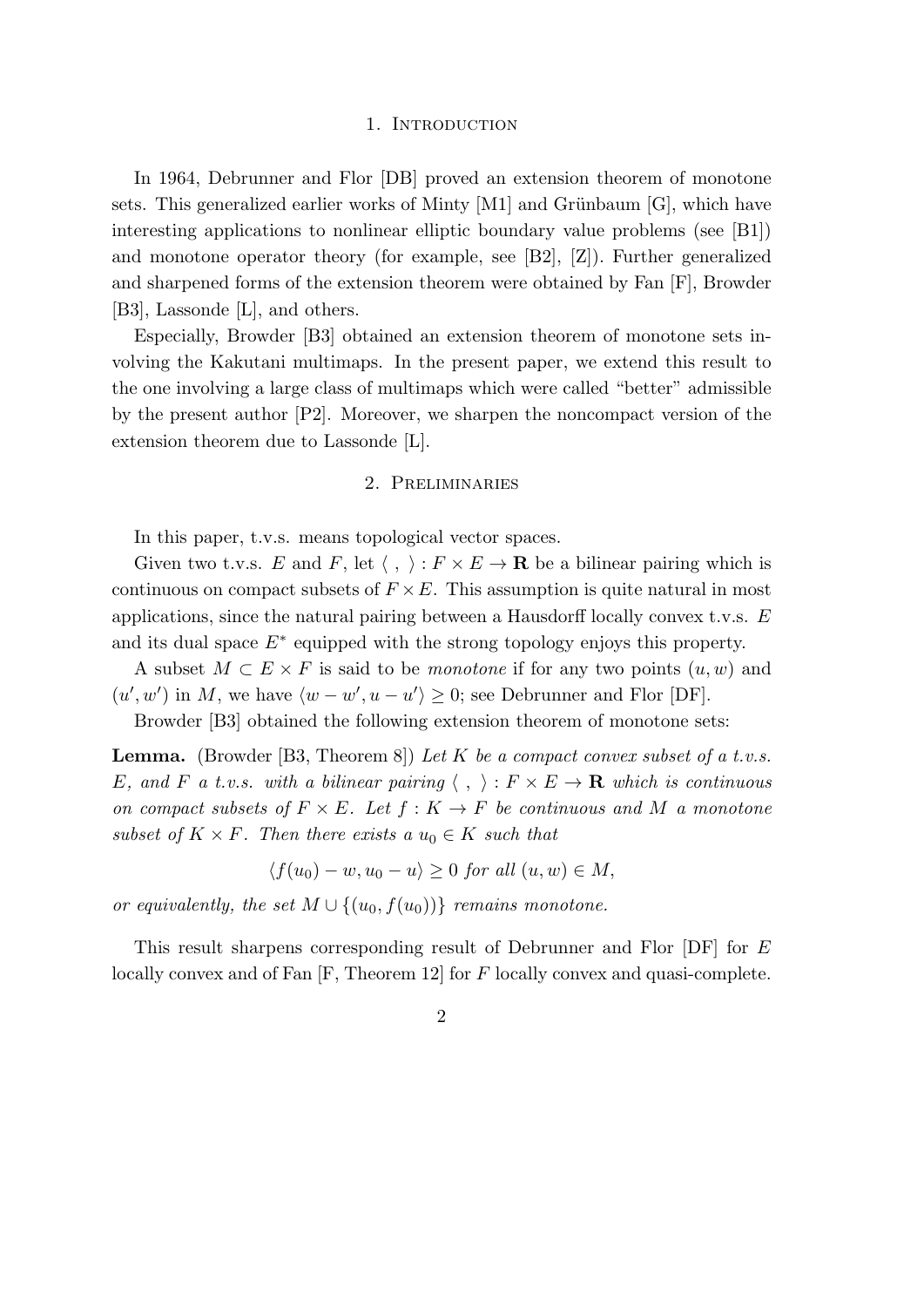## 3. Better Admissible Multimaps and a Coincidence Theorem

A *multimap* (simply, a *map*)  $T : X \rightarrow Y$  is a function from a set X into the power set  $2^Y$  having nonempty values. Note that  $y \in T(x)$  is equivalent to  $x \in T^{-}(y)$  and, for  $B \subset Y$ , let  $T^{-}(B) := \{x \in X : T(x) \cap B \neq \emptyset\}$  and  $T^{+}(B) :=$ *{x* ∈ *X* : *T*(*x*) ⊂ *B}*. For topological spaces *X* and *Y*, a map *T* : *X*  $\rightarrow$  *Y* is *upper semicontinuous* if  $T^+(B)$  is open for each open set *B* in *Y*; *lower semicontinuous* if  $T^+(B)$  is closed for each closed set *B* in *Y*; and *continuous* if it is upper and lower semicontinuous.

A *convex space X* is a convex set (in a vector space) equipped with a topology that induces the Euclidean topology on convex hulls of each finite subset of *X*. Such convex hulls are called *polytopes*. See Lassonde [L].

Let *X* and *Y* be topological spaces. An *admissible class*  $\mathfrak{A}_{c}^{\kappa}(X, Y)$  of maps  $T: X \rightarrow Y$  is one such that, for each compact subset *K* of *X*, there exists a map  $\Gamma \in \mathfrak{A}_c(K, Y)$  satisfying  $\Gamma x \subset Tx$  for all  $x \in K$ ; where  $\mathfrak{A}_c$  is consisting of finite composites of maps in  $\mathfrak{A}$ , and  $\mathfrak{A}$  is a class of maps satisfying the following properties:

- (i)  $\mathfrak A$  contains the class  $\mathbb C$  of (single-valued) continuous functions;
- (ii) each  $F \in \mathfrak{A}_c$  is upper semicontinuous and compact-valued; and
- (iii) for each polytope *P*, each  $F \in \mathfrak{A}_c(P, P)$  has a fixed point, where the intermediate spaces of composites are suitably chosen for each A.

Examples of  $\mathfrak A$  are continuous functions  $\mathbb C$ , the Kakutani maps  $\mathbb K$  (with convex values and codomains are convex spaces), the Aronszajn maps  $M$  (with  $R_\delta$  values), the acyclic maps  $V$  (with acyclic values), the Powers map  $V_c$ , the O'Neil maps N (continuous with values of one or *m* acyclic components, where *m* is fixed), the approachable maps A (whose domains and codomains are subsets of topological vector spaces), admissible maps of G´orniewicz, permissible maps of Dzedzej, and others. Further,  $\mathbb{K}_c^{\sigma}$  due to Lassonde,  $\mathbb{V}_c^{\sigma}$  due to Park *et al.*, and approximable 3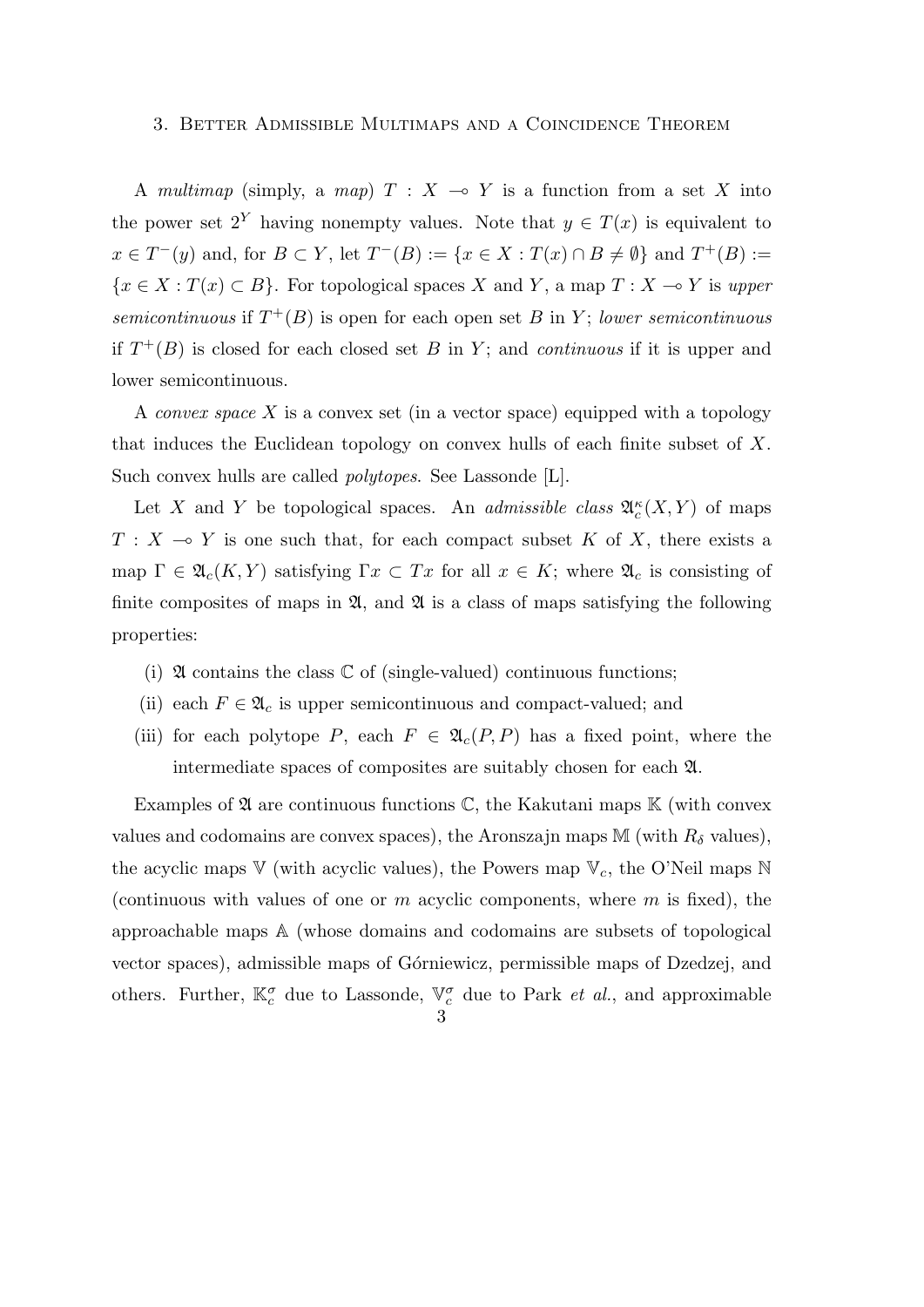maps  $\mathbb{A}^{\kappa}$  due to Ben-El-Mechaiekh and Idzik are examples of  $\mathfrak{A}_{c}^{\kappa}$ . For the literature, see [P1], [P2].

We now define a new "better" admissible class defined on a convex space *X* :

$$
F \in \mathfrak{B}(X, Y) \iff \text{for any polytope } P \text{ in } X \text{ and any } f \in \mathbb{C}(F(P), P),
$$
  

$$
f(F|_{P}) : P \multimap P \text{ has a fixed point.}
$$

Note that  $\mathfrak{A}_{c}^{\kappa} \subset \mathfrak{B}$  and some examples of maps in  $\mathfrak{B}$  not belonging to  $\mathfrak{A}_{c}^{\kappa}$  were given in [P3].

The following coincidence theorem is a particular form of [P2, Theorem 1] and its proof is given here for the completeness:

**Theorem 1.** Let *X* be a convex space, *Y* a Hausdorff space, and  $T, S: X \rightarrow Y$ *maps satisfying*

- (1)  $T \in \mathfrak{B}(X, Y)$  *is compact*;
- (2) *for each*  $y \in T(X)$ *,*  $S^-(y)$  *is convex; and*
- (3)  $\{\text{Int } S(x) : x \in X\}$  *covers*  $\overline{T(X)}$ *.*

*Then T* and *S* have a coincidence point  $x_0 \in X$ ; that is,  $T(x_0) \cap S(x_0) \neq \emptyset$ .

*Proof.* Since  $\overline{T(X)}$  is compact and included in  $\bigcup \{\text{Int } S(x) : x \in X\}$ , there exists an  $N = \{x_1, x_2, \ldots, x_n\} \subset X$  such that  $\overline{T(X)} \subset \bigcup \{\text{Int } S(x) : x \in N\}$ . Let  $\{\lambda_i\}_{i=1}^n$ be the partition of unity subordinated to this cover of the Hausdorff compact space  $\overline{T(X)}$ , and  $P = \text{co } N \subset X$ . Define  $f : \overline{T(X)} \to P$  by

$$
f(y) = \sum_{i=1}^{n} \lambda_i(y)x_i = \sum_{i \in N_y} \lambda_i(y)x_i
$$

for  $y \in \overline{T(X)} \subset Y$ , where

$$
i \in N_y \Longleftrightarrow \lambda_i(y) \neq 0 \Longrightarrow y \in \text{Int } S(x_i) \subset S(x_i).
$$

Then  $x_i \in S^-(y)$  for each  $i \in N_y$ . Clearly f is continuous and, by (2), we have  $f(y) \in \text{co}\{x_i : i \in N_y\} \subset S^-(y)$  for each  $y \in T(X)$ . Since *P* is a polytope in *X* and  $T \in \mathfrak{B}(X, Y)$ ,  $(f|_{T(P)})(T|_{P})$ :  $P \multimap P$  has a fixed point  $x_0 \in P \subset X$ . Since *x*<sub>0</sub> ∈ (*fT*)(*x*<sub>0</sub>) and *f*<sup>−</sup>(*x*<sub>0</sub>) ⊂ *S*(*x*<sub>0</sub>), we have *T*(*x*<sub>0</sub>) ∩ *S*(*x*<sub>0</sub>) ≠  $\emptyset$ . This completes our proof.

*Remark.* For the subclass  $\mathfrak{A}_{c}^{\kappa}$  of  $\mathfrak{B}$ , Theorem 1 is given earlier in [P1].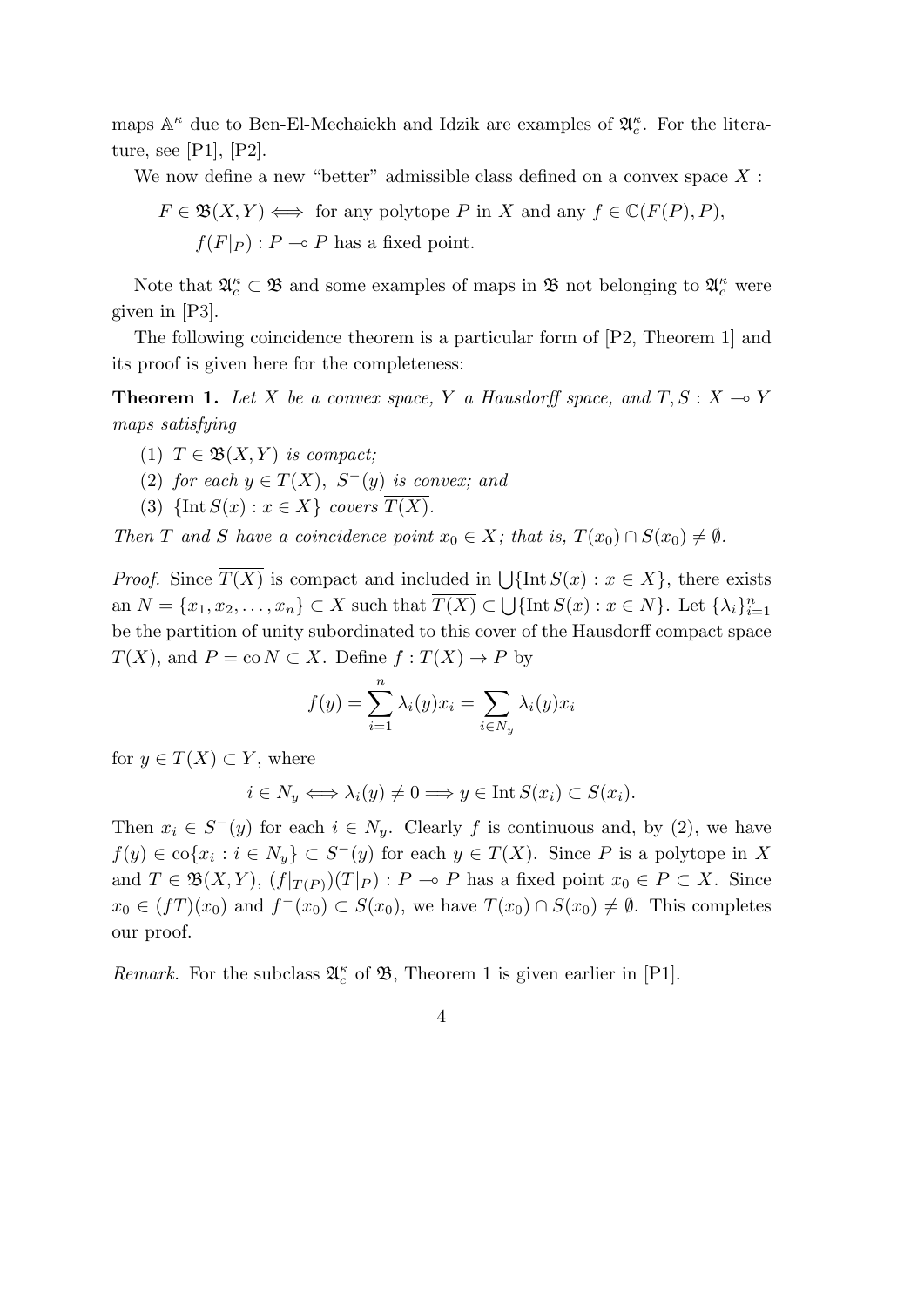## 4. Extensions of Monotone Sets

We deduce the following equilibrium existence theorem from Theorem 1:

**Theorem 2.** Let  $K$  be a compact convex subset of a t.v.s.  $E$ ,  $K_1$  a Hausdorff *compact subset of a t.v.s.*  $F, T \in \mathfrak{B}(K, K_1)$  *with closed graph, and*  $M \subset E \times F$ . *Let*  $\Phi: E \times F \to \mathbf{R} \cup \{-\infty\}$  *be a function such that* 

- (1)  $\Phi$  *is u.s.c. on compact subsets of*  $E \times F$ ;
- (2) *for each*  $x \in E$ ,  $\Phi(x, \cdot)$  *is l.s.c. on compact subsets of F*;
- (3) *for each*  $w \in F$ ,  $F(\cdot, w)$  *is quasiconcave.*

*Suppose that for each*  $y \in K_1$ *, there exists an*  $x \in K$  *such that* 

$$
\Phi(x - u, y - w) \ge 0 \quad \text{for all } (u, w) \in M.
$$

*Then there exist a*  $u_0 \in K$  *and a*  $w_0 \in T(u_0)$  *such that* 

$$
\Phi(u_0 - u, w_0 - w) \ge 0 \quad \text{for all } (u, w) \in M.
$$

*Proof.* For any  $\varepsilon > 0$  and any nonempty finite subset N of M, we set

$$
H_{(\varepsilon,N)} = \{(u_0, w_0) \in \text{Gr}(T) : \Phi(u_0 - u, w_0 - w) \ge -\varepsilon \text{ for all } (u, w) \in N\}
$$

and

$$
H_0 = \{(u_0, w_0) \in \text{Gr}(T) : \Phi(u_0 - u, w_0 - w) \ge 0 \text{ for all } (u, w) \in M\}
$$
  
= 
$$
\bigcap \{H_{(\varepsilon, N)} : \varepsilon > 0 \text{ and } N \text{ is a finite subset of } M\}.
$$

Then we have to show  $H_0 \neq \emptyset$ .

By (1), each  $H_{(\varepsilon,N)}$  is a closed subset of  $Gr(T)$ . The intersection of each finite family of such sets is also a set of the form  $H_{(\varepsilon',N')}$  for some  $\varepsilon' > 0$  and a finite subset *N'* of *M*. Therefore, in order to show  $H_0 \neq \emptyset$ , it suffices to show that each  $H_{(\varepsilon,N)}$  is nonempty.

$$
\overline{5}
$$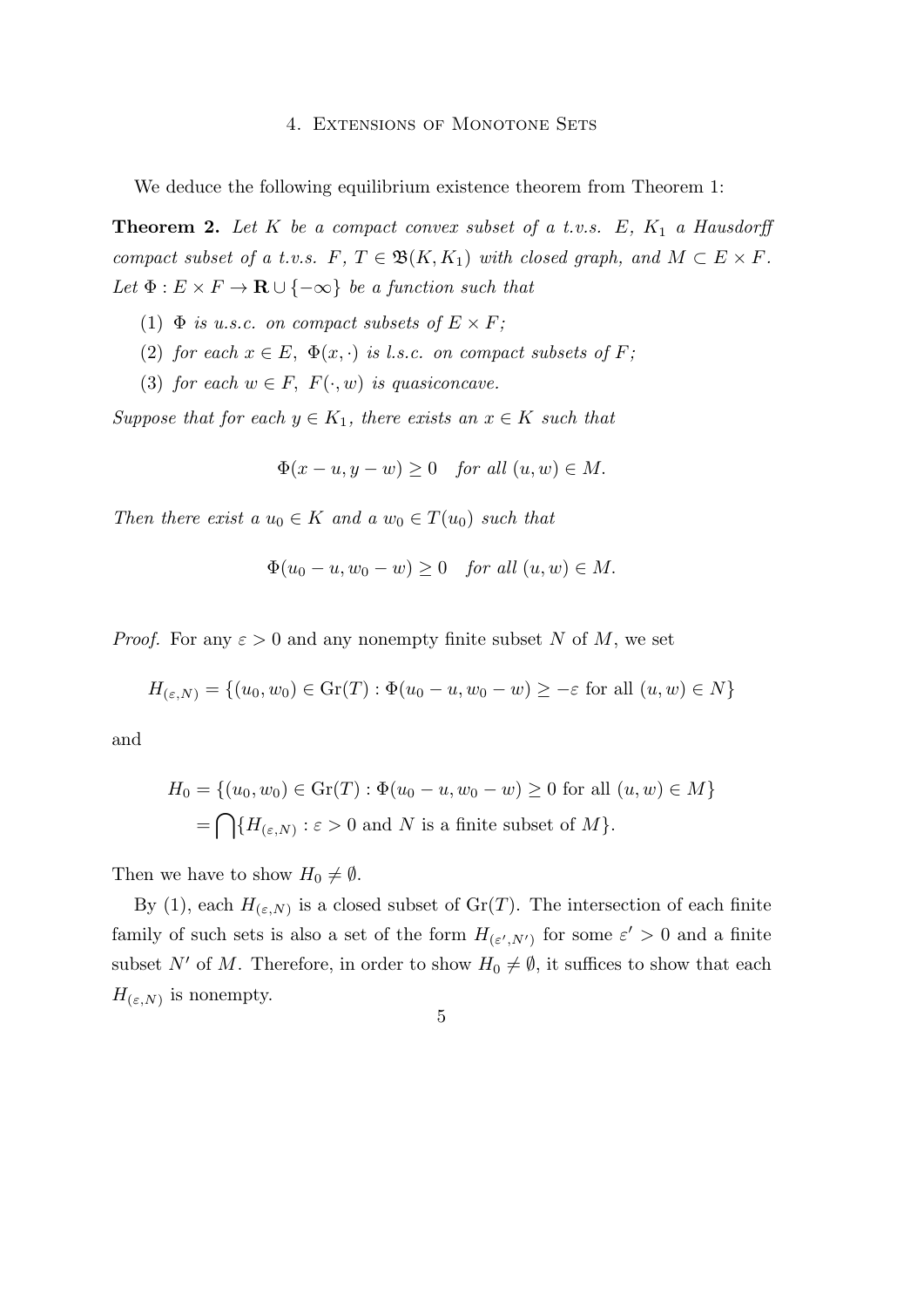Choose a given  $\varepsilon > 0$  and a nonempty finite subset *N* of *M*. Define a map  $S: K \multimap K_1$  by

$$
S(x) = \{ y \in K_1 : \Phi(x - u, y - w) > -\varepsilon, \ (u, w) \in N \}
$$

for  $x \in X$ . Then  $S(x)$  is open in  $K_1$  by (2). Moreover,

$$
S^{-}(y) = \{ x \in K : \Phi(x - u, y - w) > -\varepsilon, \ (u, w) \in N \}
$$

is nonempty by hypothesis and convex by (3).

Now we apply Theorem 1. Then there exists a  $(u_0, w_0) \in \text{Gr}(T)$  such that  $w_0 \in S(u_0)$ ; that is,

$$
\Phi(u_0 - u, w_0 - w) > -\varepsilon \quad \text{for all } (u, w) \in N.
$$

Therefore,  $H_{(\varepsilon,N)}$  is nonempty. This completes our proof.

*Remarks.* 1. In Theorem 2, instead of  $T \in \mathfrak{B}(K, K_1)$  with closed graph, we can adopt  $T \in \mathfrak{A}_c^{\kappa}(K, K_1)$  without affecting its conclusion.

2. In Theorem 2, since  $T$  has closed graph and  $K_1$  is compact,  $T$  itself is actually u.s.c. with compact values.

3. For the subclass  $\mathbb C$  of  $\mathfrak{B}$ , Theorem 2 reduces to Fan [F, Theorem 11], who assumed that *F* is locally convex and other restrictions.

4. For the subclass  $K$  of  $\mathfrak{B}$ , Theorem 2 reduces to Browder [B3, Theorem 9], where *F* is locally convex.

The following is our theorem on extensions of monotone sets: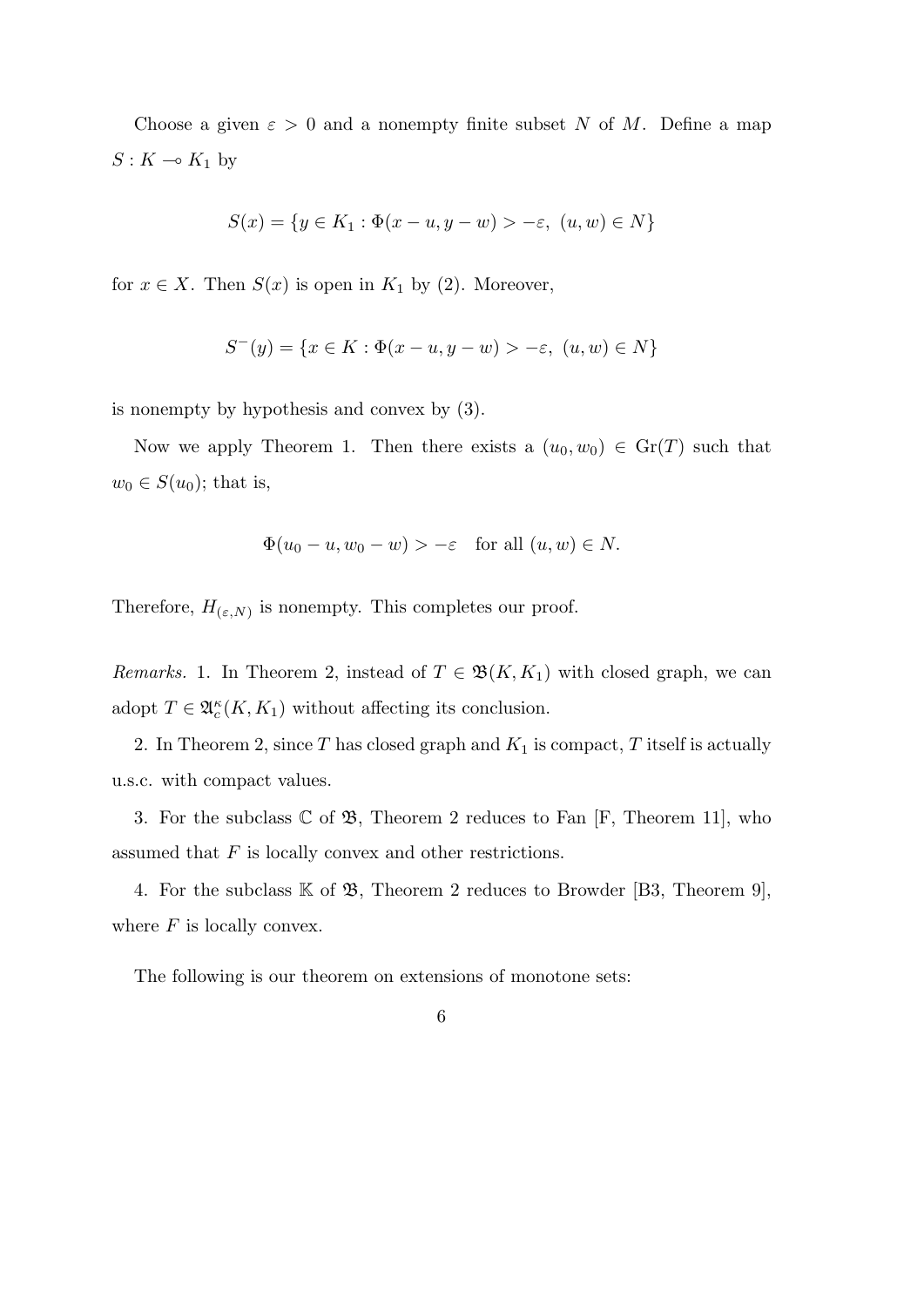**Theorem 3.** Let E be a t.v.s., F a Hausdorff t.v.s. with a bilinear pairing  $\langle , \rangle$ :  $F \times E \to \mathbf{R}$  *which is continuous on compact subsets of*  $F \times E$ *,*  $K$  *a compact convex subset of*  $E$ *, and*  $K_1$  *a compact subset of*  $F$ *. Let*  $T \in \mathfrak{B}(K, K_1)$  *have closed graph and M a* monotone subset of  $K \times F$ *. Then there exist a*  $u_0 \in K$  *and*  $a w_0 \in T(u_0)$ *such that*

$$
\langle w_0 - w, u_0 - u \rangle \ge 0 \quad for all  $(u, w) \in M$ .
$$

*Proof.* We put  $\Phi(x, w) = \langle w, x \rangle$  for  $(x, w) \in E \times F$ . Then  $\Phi$  satisfies conditions (1)–(3) in Theorem 2. By Theorem 2, it suffices to show that for each  $y \in K_1$ , there exists an  $x \in K$  such that

$$
\langle y - w, x - u \rangle \ge 0 \quad \text{for all } (u, w) \in M.
$$

Now, we define  $f: K \to K_1$  by

$$
f(v) = y \quad \text{for all } v \in K.
$$

By applying Lemma to  $f$ , such an  $x \in K$  exists. This completes our proof.

*Remarks.* 1. In Theorem 3, we can replace  $T \in \mathfrak{B}(K, K_1)$  with closed graph by  $T \in \mathfrak{A}_c^{\kappa}(K, K_1).$ 

2. For the subclass  $\mathbb C$  of  $\mathfrak{B}$ , Theorem 2 reduces to Browder [B3, Theorem 8] or Lemma.

3. Even for the subclass  $K$  of  $\mathfrak{B}$ , Theorem 2 improves Browder [B3, Theorem 9], where *F* is assumed to be locally convex.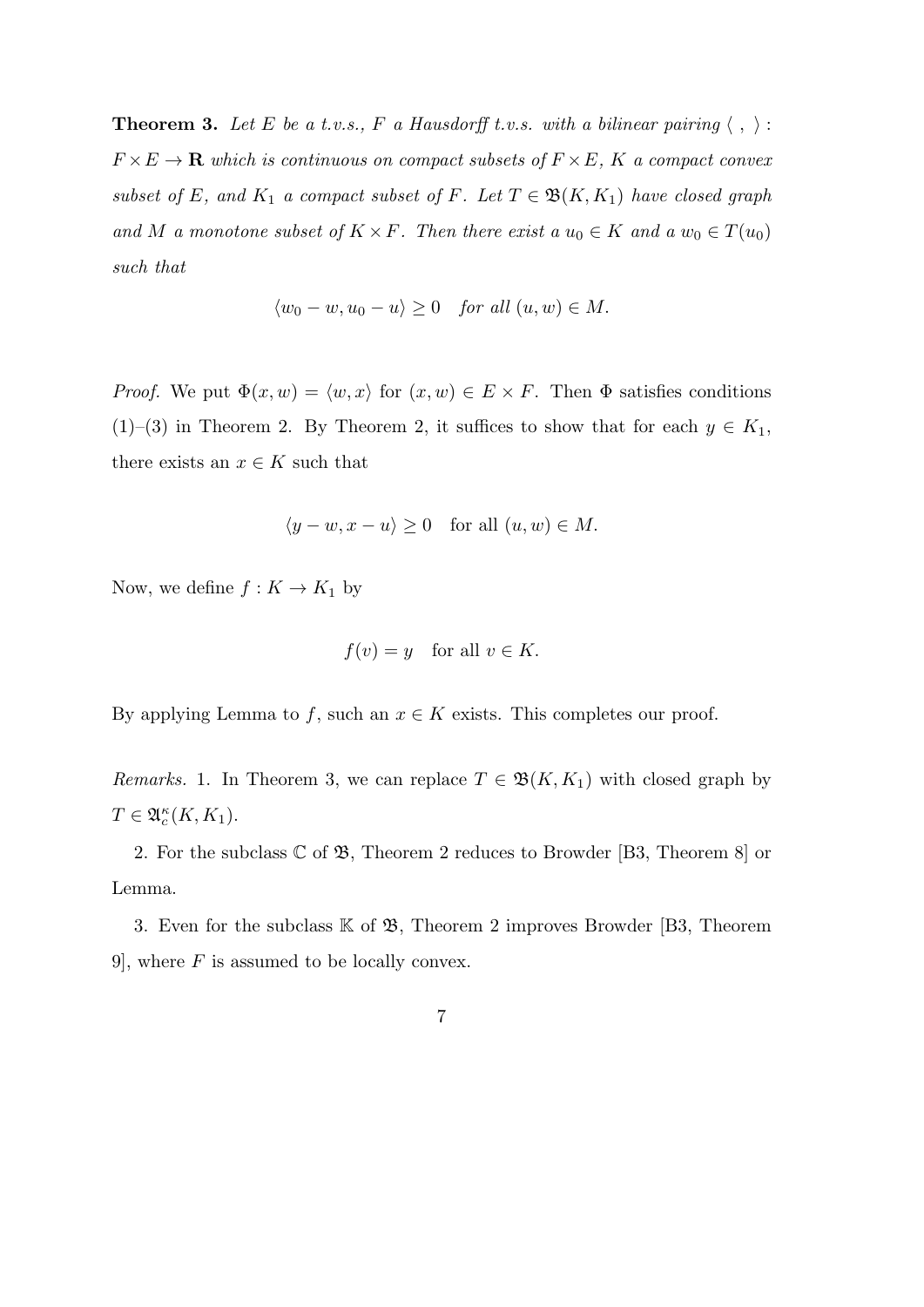## 5. Noncompact Versions

The following is a noncompact version of Lemma :

**Theorem 4.** *Let X be a convex subset of a t.v.s. E, and F a t.v.s. with a bilinear pairing*  $\langle , \rangle : F \times E \to \mathbf{R}$  *which is continuous on compact subsets of*  $F \times E$ *. Let*  $f: X \rightarrow F$  *be a function which is continuous on compact subsets of*  $X$ *, and*  $M \subset X \times F$  *a monotone subset satisfying the following compactness condition:* 

(0) *There is a nonempty compact subset K of X such that for each nonempty finite subset*  $N$  *of*  $X$ *, there exists a compact convex subset*  $L_N$  *of*  $X$  *containing N such that for each*  $x \in L_N \backslash K$  *there exists a*  $(u, w) \in M \cap (L_N \times F)$ *with*  $\langle f(x) - w, x - u \rangle < 0$ .

*Then there exists a*  $u_0 \in X$  *such that* 

$$
\langle f(u_0)-w, u_0-u\rangle \ge 0 \quad for all (u, w) \in M.
$$

*Proof.* For each  $(u, w) \in M$ , consider the set

$$
K_{(u,w)} = \{x \in K : \langle f(x) - w, x - u \rangle \ge 0\}
$$

which is a closed subset of *K*. We show that  ${K_{(u,w)}: (u,w) \in M}$  has the finite intersection property. Let  $\{(u_1, w_1), \ldots, (u_n, w_n)\}\)$  be a finite subset of *M*. Then there exists a compact convex subset  $L_N$  of X containing  $N = \{u_1, \ldots, u_n\}$  as in condition (0). Applying Lemma with  $L_N$  instead of  $K$ , we obtain a  $u_0 \in L_N$  such that

$$
\langle f(u_0)-w, u_0-u\rangle \ge 0 \quad \text{for all } (u, w) \in M \cap (L_N \times F).
$$

Now by condition (0), we should have  $u_0 \in K$ . Therefore,

$$
\bigcap_{i=1}^{n} K_{(u_i, w_i)} \supset \bigcap \{ K_{(u, w)} : (u, w) \in M \cap (L_N \times F) \} \supset \{u_0\} \neq \emptyset.
$$